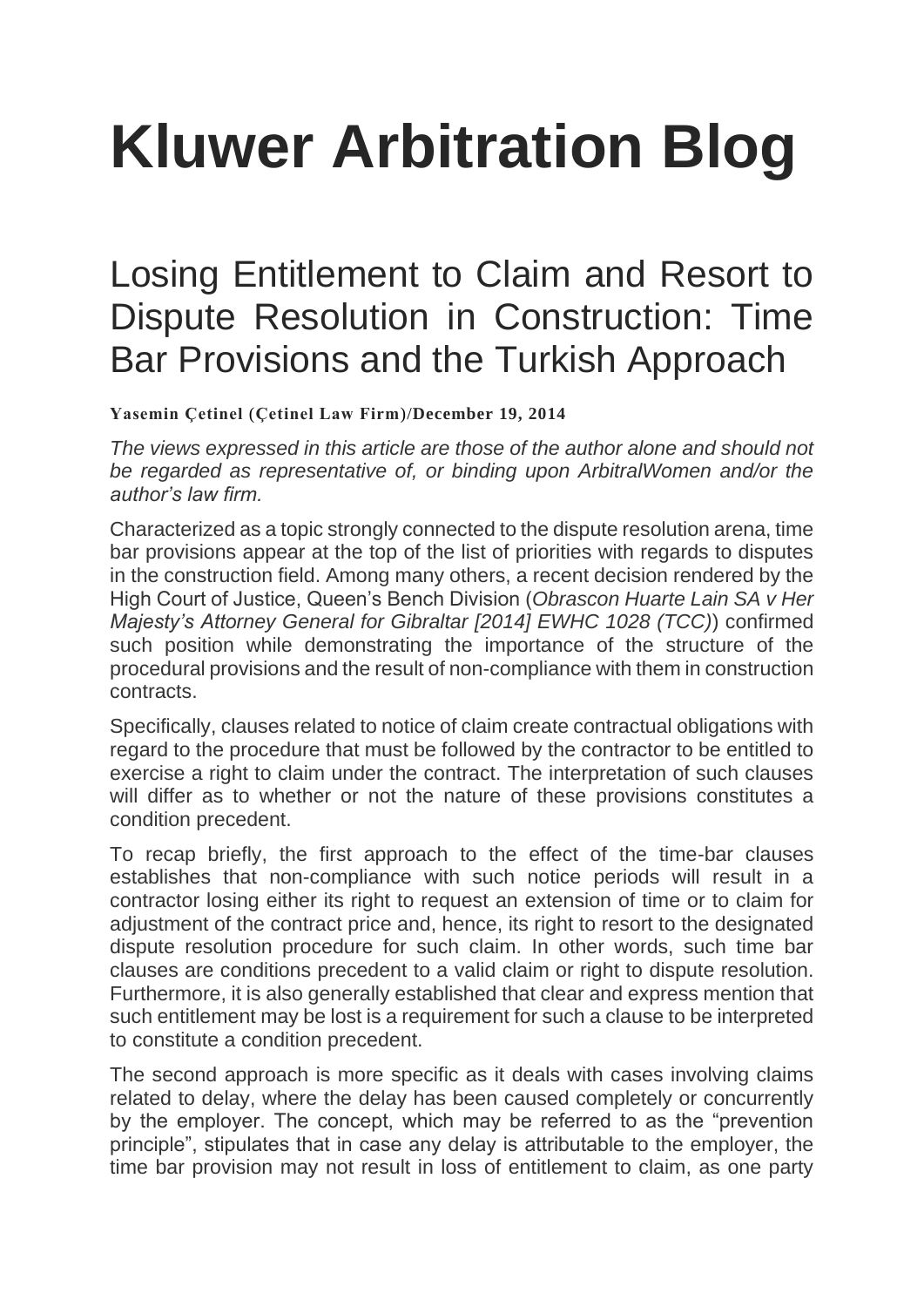cannot insist upon the performance of a contractual obligation by the other if the former has caused the non-performance. This would suggest that the prevention principle should prevail over the contractual time-bar provision.

What did the decision in the *OHL vs. Gibraltar* case tell us? There is no doubt that the decision accepted that FIDIC clause 20.1 as constituting a condition precedent and therefore the ultimate outcome of non-compliance with such provision results in the contractor losing its entitlement to claim. Although the decision was on a FIDIC Yellow Book, such acceptance naturally may become applicable for the other books (i.e. the Red Book and the Silver Book) as the clause's formulation remains the same. On the other hand, we may refer here to the core idea on the risk allocation between the contractor and the employer as another substantial conclusion by the same decision. As set out in the judgement, Mr Justice Akenhead considers the interpretation of Clause 20.1 and states that "*I see no reason why this clause should be construed strictly against the Contractor and can see reason why it should be construed reasonably broadly, given its serious effect on what could otherwise be good claims for instance for breach of contract by the Employer*". The cited part of the decision especially seems to seek a balance between the two main approaches which are otherwise either black or white on the issue; recognizing the condition precedent's nature but establishing a broad interpretation requirement rather than a strict one.

When it comes to the scrutiny of the Turkish approach, an analysis is to be made especially based on the decisions of the Turkish Supreme Court on time bar provisions under construction contracts, as there is no specific legislation governing the issue. Accordingly, we should determine whether or not Turkish law allows and/or regulates the parties' rights to establish time limits, thus constituting a condition precedent, the breach of which would result in the related claim(s) being time barred and, if so, to what extent.

The underlying principle under the Turkish law of obligations is freedom of contract, provided that the contractual provisions are not illegal. There is no restriction under Turkish law which would limit the parties' rights to structure the way they may or must pursue their contractual rights, including the establishment of conditions precedent in the form of contractual time limits.

Indeed, pursuant to this general principle, the Turkish Supreme Court ruled, in one of its decisions of 2001 (*Decision of the 15th Circuit, No. 2001/1032, of 26/02/2001*) that the structure for requesting time extensions is strictly regulated under FIDIC construction contracts to ensure international consistency and, for the purposes of preventing potential abuse on time extensions, it is of utmost importance that claims are raised in a timely manner and with proper substantiation. The Court concluded that the engineer's rejection of the contractor's time extension claims could not be considered against the contract provisions, due to the fact that such claims were not timely made nor substantiated in accordance with the contract.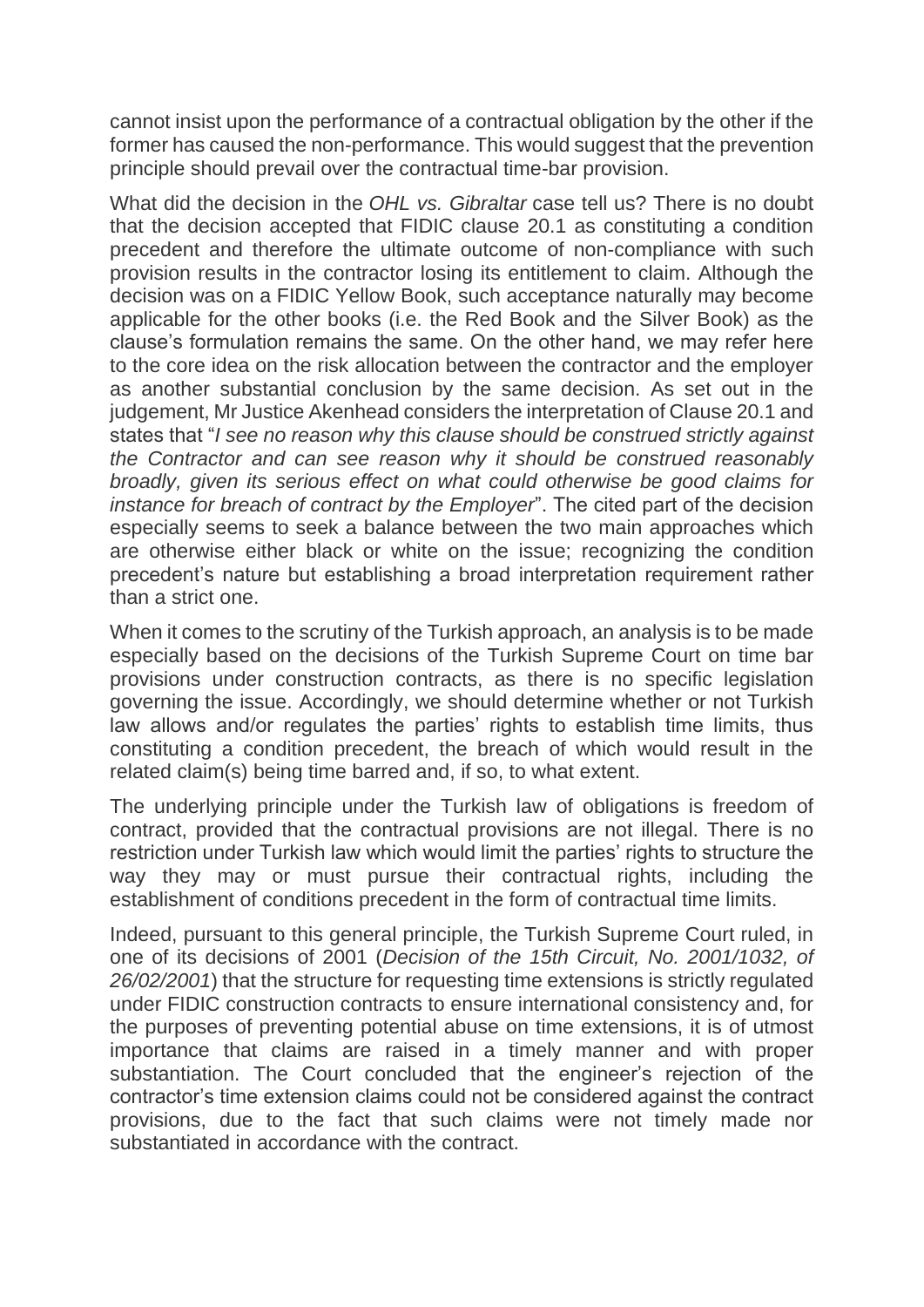Furthermore, the Turkish Code of Civil Procedure contains an established mechanism, a type of contract for such purpose: "contract on procedural matters" or "procedural contracts" under Article 193 of the Turkish Code of Civil Procedure (*Numbered 6100 and dated 12/1/2011; replacing Article 287 of the former Code of Civil Procedure, numbered 1086 and dated 4/7/1927*). Contracts on procedural matters, once concluded, have the effect of waiver of rights that are not included in such procedural contracts. In other words, a party may not initiate a claim in a manner which is not prescribed in, or which is against the manner described in, the concluded procedural contract.

Relevant provisions setting forth time limits under construction contracts were also considered as contracts for procedural matters by the case law of the Turkish Supreme Court. The Court elaborated that if in a construction contract it is established that the contractor should object to the payment certificates, timely and explicitly describing its objection and its grounds, and therefore sign the payment certificate with the indication of "objections reserved", such provision will constitute a contract on procedural matters as per Article 287 of the Code of Civil Procedure, and therefore shall be taken into consideration by the court ex officio. The Court accordingly renders decisions whereby, in case the payment certificates are not objected to by the contractor, as described in the specific contract, the contractor shall be deemed to have accepted the payment certificates without any objections.

In a decision directly related to a contract based on a standard FIDIC type contract (*Decision of Turkish Supreme Court, 15th Circuit dated 17.09.2002 and numbered 2002/3931*), the Supreme Court held that it is an established principle that, in FIDIC contracts, the conditions for time extension requests are procedurally strictly regulated and any determinations on time extensions may only be made where such procedural regulations have been duly followed. The Court further set forth that by agreeing on Articles 44, 53 and 67 of the contract [FIDIC Fourth Edition, 1987], the parties indeed agree on a contract on procedural matters and accordingly the dispute shall be resolved strictly in accordance with these provisions.

A remark should be raised here concerning the explicitness of the time-bar provisions: the Court has established the case law mainly referring to the FIDIC type contracts before the 1999 edition, which did not contain explicit wording on loss of entitlement in case of non-compliance, but rather described the obligation to follow the procedural time limits. In other words, no express contract provision setting forth the loss of entitlement is needed to constitute an effective time-bar clause in contracts executed prior to the 1999 edition.

In conclusion, we note that vis-à-vis the major approaches on the nature of timebar provisions, the Turkish courts' approach is consistent and established. It follows a strict view on the word-for-word compliance with the time bar provisions without leaving room for any prevention principle to become applicable. Consequently, this approach makes Turkey a jurisdiction where